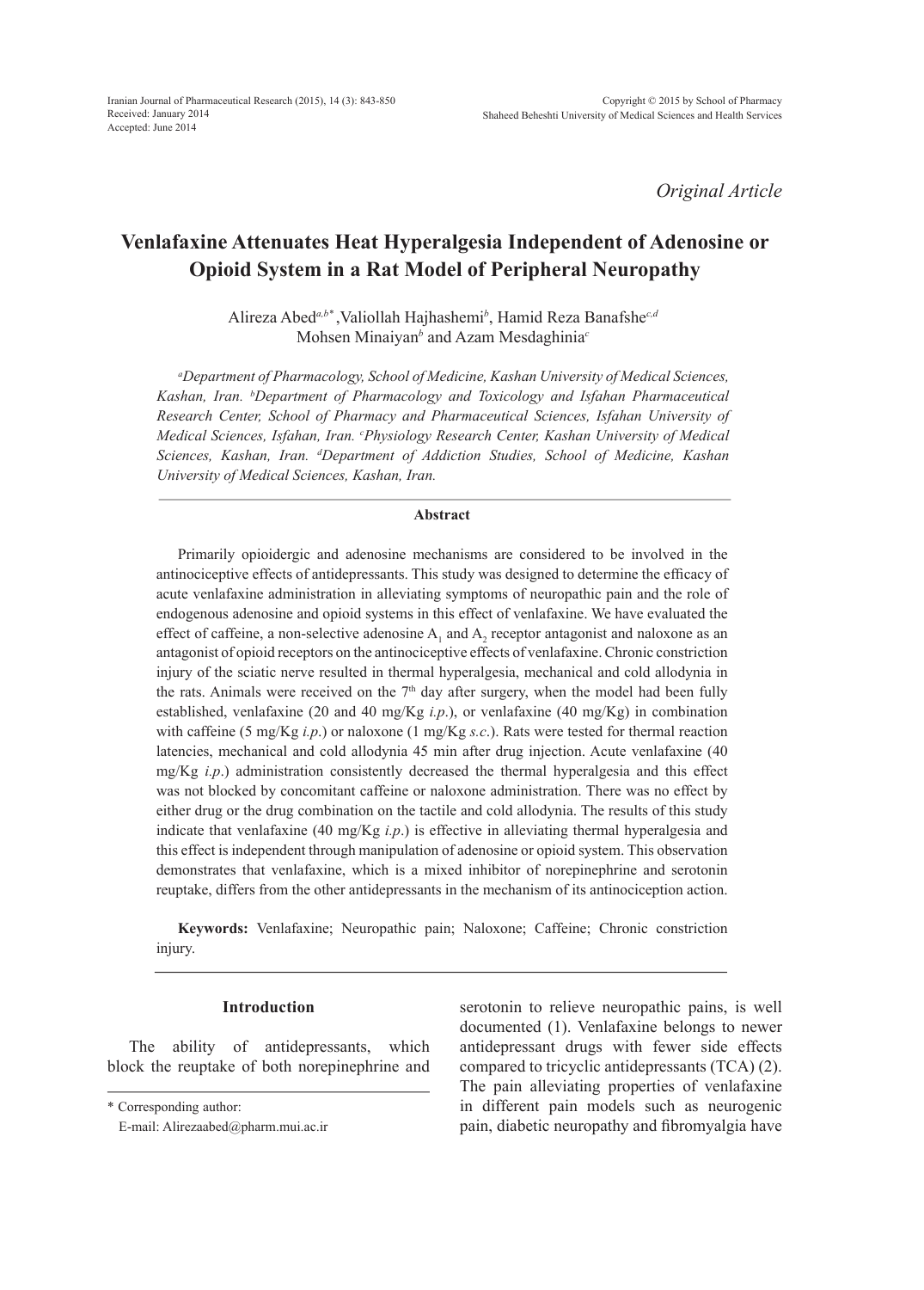been demonstrated (3-5). It has been shown that venlafaxine prevents and relives oxaliplatininduced acute neurotoxicity (6). In addition, venlafaxine does not induce the usual TCA side-effects caused by their anticholinergic, antihistaminic and alpha-1 adrenergic antagonistic properties (7). Thus, this drug could be a novel and promising pharmacological approach in peripheral neuropathic pain treatment.

The mechanisms involving the analgesic effects of venlafaxine are still poorly understood. Early research determined that venlafaxine at the supraspinal and spinal levels increased the amount of noradrenalin and serotonin in the descending inhibitory pathways (8). However NMDA receptor blockade, sodium channel blockade and activation of μ-and δ-opioid receptors are proposed as possible mechanisms which may be involved in its analgesic effects (9, 10).

Some studies have suggested that analgesic effects of venlafaxine mediate through endogenous adenosine systems (11). This possibility is interesting since adenosine has been shown to have antinociceptive properties and endogenous levels of adenosine are reduced in the plasma and cerebral spinal fluid of patients with neuropathic pain (12-17). Several studies have also shown an opioidergic involvement in the antinociceptive effect of antidepressants, often demonstrated by the inhibitory effect of naloxone, an antagonist of opioidergic receptors, on their antinociception actions (18, 19).

In the present study, we have investigated whether acute venlafaxine administration was effective in alleviating symptoms of neuropathic pain and whether an adenosine or opioid-related mechanisms contribute to the antinociceptive effects of acute venlafaxine administration in a rat model of neuropathic pain. In this study we used caffeine as a non-selective adenosine receptors antagonist which is being equally effective at both adenosine  $A_1$  and  $A_2$  receptors (20) and naloxone as an opioidergic receptors antagonist.

#### **Experimental**

*Animals and housing conditions* The experiments were performed on male Sprague–Dawley rats (200–250 g). They were housed four per cage, in a room under controlled temperature (23 $\pm$ 2 °C), humidity (50%) and lighting (12/12 h light/dark cycle), with food and water available ad libitum. All experiments were approved by the ethical committee of Isfahan University of Medical sciences and followed the European Commission Directive (86/609/EEC) for animal experiments.

Procedures involving animals and their care were conducted in conformity with NIH guidelines for the care and use of laboratory animals.

#### *Neuropathic pain model*

The rats were anesthetized with ketamine (50 mg/Kg *i.p*.) and xylazine (10 mg/Kg *i.p.*).The common sciatic nerve was exposed and dissected from surrounding connective tissue near the trocanter, just distal to the branching point of the posterior biceps semitendinosus nerve. Four ligatures (4.0 chromic Gut) were tied loosely around the nerve with a 1-1.5 mm interval between ligatures so that the circulation through the superficial epineuria vasculature was not totally interrupted. Sham-operated rats had the same surgery, the left sciatic nerve was exposed but no ligation was made. The rats were housed individually in cages after the surgery (21).

## *Behavioral tests of neuropathic pain*

Hyperalgesia to noxious thermal stimulus and allodynia to mechanical stimuli were determined as behavioral score of neuropathic pain by using the radiant heat plantar and von Frey test, respectively. These tests were performed during the day portion of the circadian cycle (09:00–16:00 h). After cage exploration and major grooming activities ceased, we made the behavioral tests. The behavioral scores of neuropathic pain were determined 1 day before the surgery as the baseline value and also 45 min after the injections on the  $7<sup>th</sup>$  day after the surgery  $(22)$ .

# *Thermal hyperalgesia (plantar test)*

Paw withdrawal latency in response to radiant heat was measured by using plantar test apparatus (UgoBasile, Varese, Italy). Rats were placed within a Plexi glass enclosure (but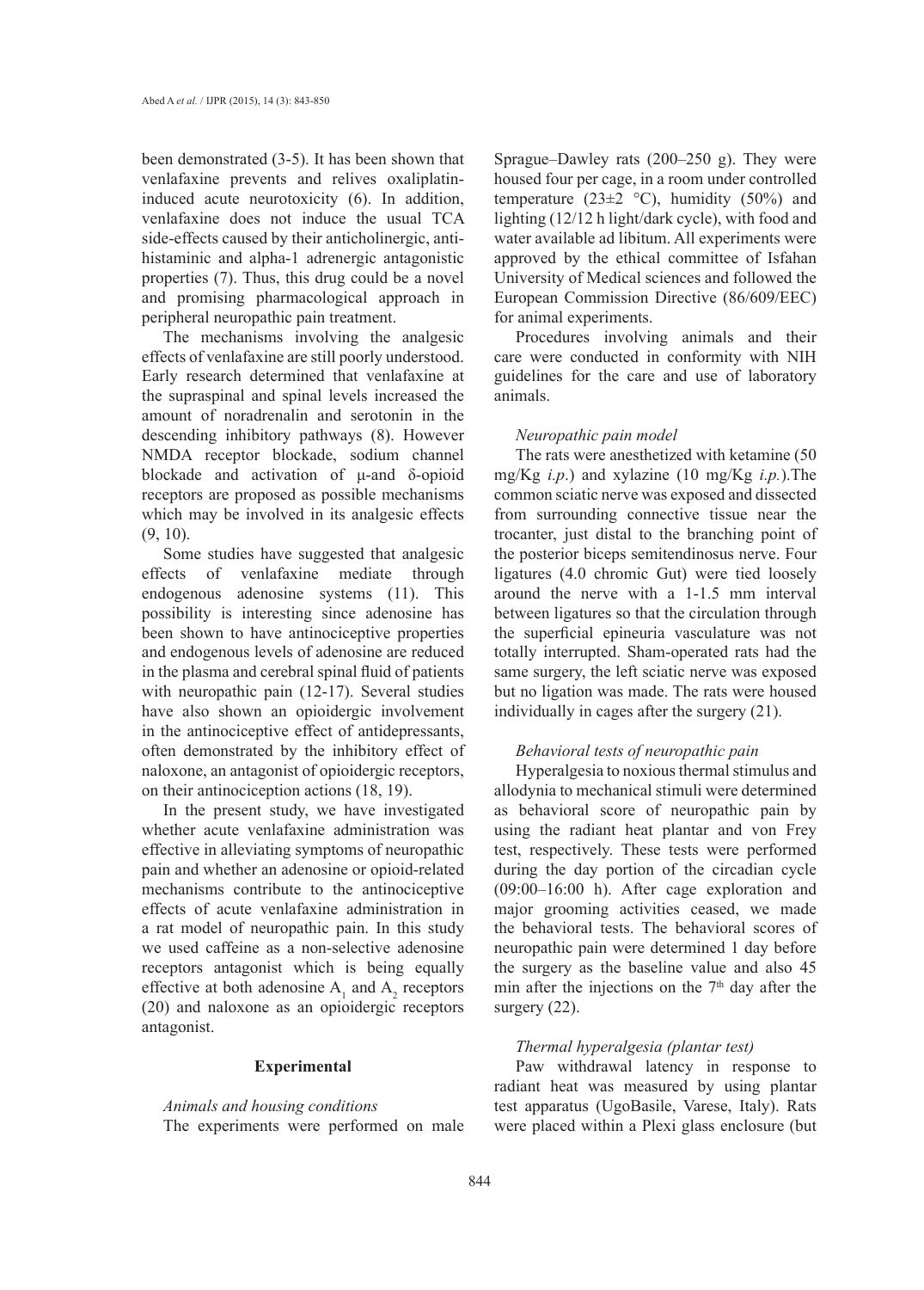not restrained) on a transparent glass floor. An infrared beam that constitutes the heat source was moved beneath the mid-plantar surface of the hind paw. Thermal withdrawal latency was defined as the latency (seconds) between the heat stimulus onset and paw withdrawal using a feedback-controlled shut-down unit. A cut-off time of 22 s was used to avoid tissue damage. Each paw was tested three times alternatively at minimum intervals of 5 min between stimulation to avoid sensitization of the hind paw. Mean latency of the withdrawal response for ipsilateral (operated) and contralateral (non-operated) paws were calculated separately (23).

# *Mechanical allodynia (von Frey filament stimulation)*

To examine mechanical allodynia, withdrawal threshold to mechanical stimuli was measured using von Frey filaments (steeling, Wood Dale, IL, USA) in the following order: 0.6, 1.0, 1.4, 2.0, 4.0, 6.0, 8.0, 10.0, 15.0, 26.0 and 60 g.

Rats were placed on a mesh  $(0.8\times0.8$  cm cell) floor, covered by an inverted transparent plastic box ( $18\times18\times25$  cm) and allowed to adapt for approximately 15 min, or until exploratory behavior ceased. A series of von Frey filament stimuli were delivered in an ascending order of forces to the central region of the plantar surface of the hind paw. The stimulation was applied three times consecutively, pushing down on the hind paw until the rat withdrew its paw or the fiber bowed. Lifting of the paw due to normal locomotors behavior was ignored. The smallest filament size which evoked at least 3 withdrawal responses during 5 consecutive applications was considered as withdrawal threshold. Each filament was applied for approximately 1 s and the inter stimulus intervals were about 5 s (24).

# *Cold allodynia (acetone test)*

Cold allodynia was performed with using the acetone spray test (evaporation-evoked cooling) as described previously. Rats were placed on a wire mesh floor; acetone bubbles formed at the end of a tube connected to a syringe were applied 5 times (at 5 min intervals) to the plantar surface of the hind paw. The frequency of paw withdrawal was expressed as a percentage (the number of paw withdrawals/number of trials×100) (24).

## *Treatments*

Animals were randomly assigned into following 8 groups (*n*=6). Control group: in this group common sciatic nerve was exposed then four ligatures (4.0 chromic Gut) were tied loosely around the nerve. Rats were treated with normal saline (5 mL/Kg *i.p*.).

 Sham group: Sham-operated rats had the same surgery, the left sciatic nerve was exposed but no nerve ligations were made and rats were treated with normal saline (5 mL/Kg *i.p*.).

Treatment groups: CCI rats who were treated with venlafaxine (20 and 40 mg/Kg *i.p*.) on the 7<sup>th</sup> day after surgery.

 Caffeine group: CCI animals who were received venlafaxine (40 mg/Kg *i.p*.) concurrent caffeine (5 mg/Kg *i.p.*) on the  $7<sup>th</sup>$  day after surgery.

Naloxone group: CCI animals who were received venlafaxine (40 mg/Kg *i.p*.) concurrent naloxone (1 mg/Kg *s.c.*) on the  $7<sup>th</sup>$  day after surgery.

Rats were injected with the vehicle (saline solution 0.9%) and the baseline paw withdrawal thresholds were measured. Then behavioral tests were measured at 45 minutes after acute injection of venlafaxine (20 and 40 mg/Kg *i.p.*). Tests were done on the 7<sup>th</sup> day after surgery. Caffeine (5 mg/Kg *i.p*.) and naloxone (1 mg/Kg *s.c*.) were administered separately in combination with venlafaxine (40 mg/Kg *i.p*.), 15 minutes before venlafaxine administration, and behavioral tests were done 45 minutes after venlafaxine injection.

#### *Statistical analysis*

 Data were compared by one-way analysis of variance (ANOVA) followed by Fisher LSD post-hoc test for multiple comparisons.

# **Results**

### *Behavioral tests of neuropathic pain*

The rats did not show any sign of autotomy after the sciatic nerve ligation. Paw gesture of the ipsilateral paw was slightly altered; but this did not interfere with the normal activity of the rats. There was no evidence for the occurrence of contralateral hyperalgesia and allodynia in all tested groups.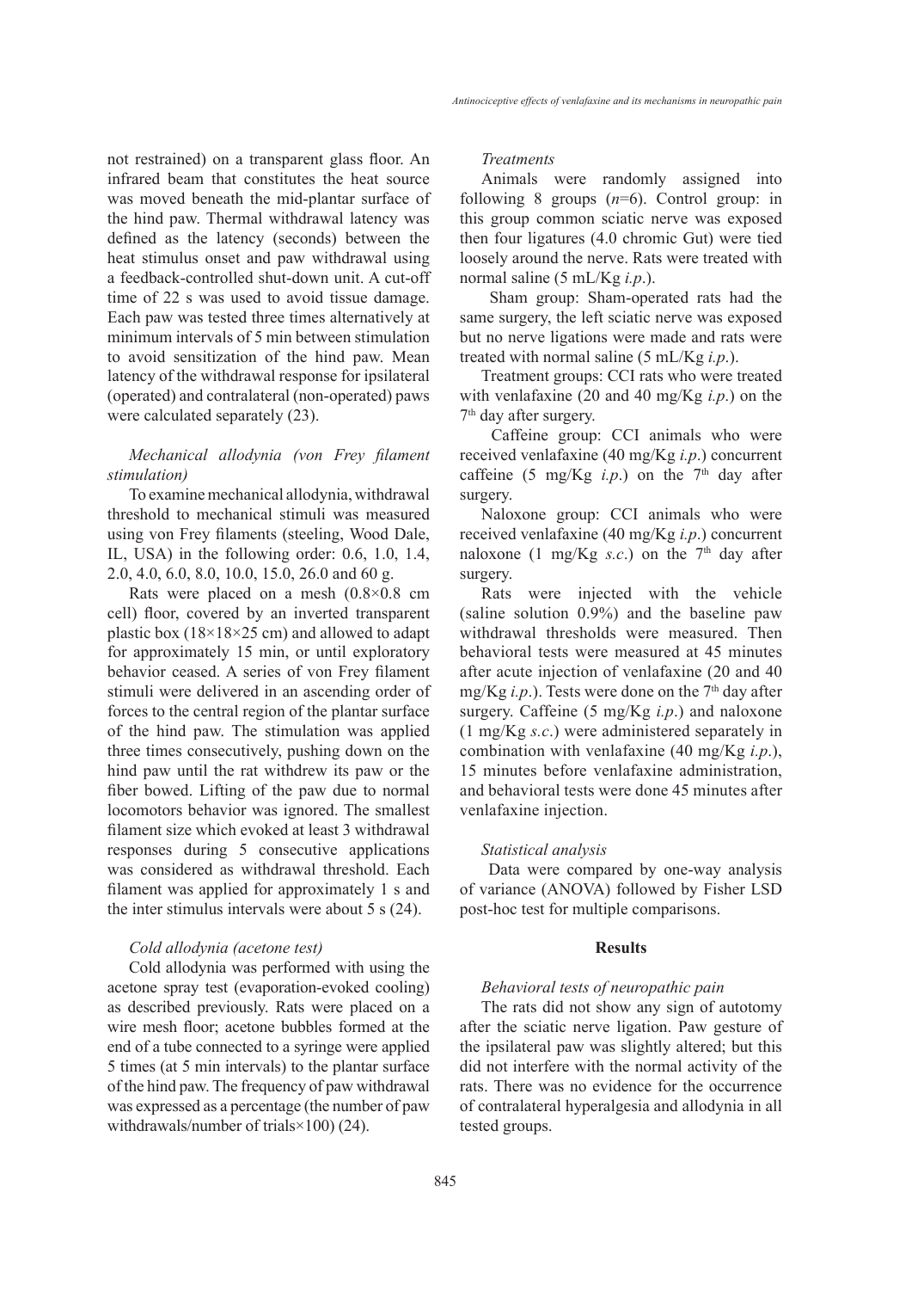

**Figure 1.** The effects of acute treatment with venlafaxine (20 and 40 mg/Kg *i.p.*) on heat hyperalgesia. Sham group (n = 6): rats who were subjected to sham treatments (Saline solution 5 mL/Kg) for chronic constrictive nerve injury (CCI), Control group (n = 6): chronic constrictive nerve injury of the right sciatic nerve was performed, Venla 20: CCI animals who were treated with venlafaxine (20 mg/Kg *i.p*.), Venla 40: CCI animals who were treated with venlafaxine (40 mg/Kg *i.p*.).

The results are expressed as Mean  $\pm$  S.E.M., n=6 in all groups.\*\*P<0.01 versus control group, ++P<0.01 versus sham group.

#### *Thermal hyperalgesia*

Sciatic nerve ligation decreased paw withdrawal latency to the thermal stimulus in ipsilateral paw, but sham operation did not produce any significant change in the paw withdrawal latency.

Acute administration of venlafaxine (40 mg/Kg *i.p*.) 45 minute before the plantar test on the  $7<sup>th</sup>$  day after surgery blocked thermal hyperalgesia in ipsilateral paw (P<0.01) (Figure 1).

## *Mechanical allodynia*

Sciatic nerve ligation led to a significant decrease of the withdrawal threshold of ipsilateral paw in comparison with sham operated group (P<0.001). Acute treatment with venlafaxine (20 and 40 mg/Kg *i.p*.) couldn't significantly modify



**Figure 2.** The effects of acute venlafaxine (20 and 40 mg/Kg *i.p.*) administration on the mechanical allodynia. Sham group (n = 6): rats who were subjected to sham treatments (Saline solution 5 mL/Kg) for chronic constrictive nerve injury (CCI), Control group ( $n = 6$ ): chronic constrictive nerve injury of the right sciatic nerve was performed, Venla 20: CCI animals who were treated with venlafaxine (20 mg/Kg *i.p*.), Venla 40: CCI animals who were treated with venlafaxine (40 mg/Kg *i.p*.). The results are expressed as Mean  $\pm$  S.E.M.,  $+++P<0.001$  versus sham group, n=6 in all groups.

846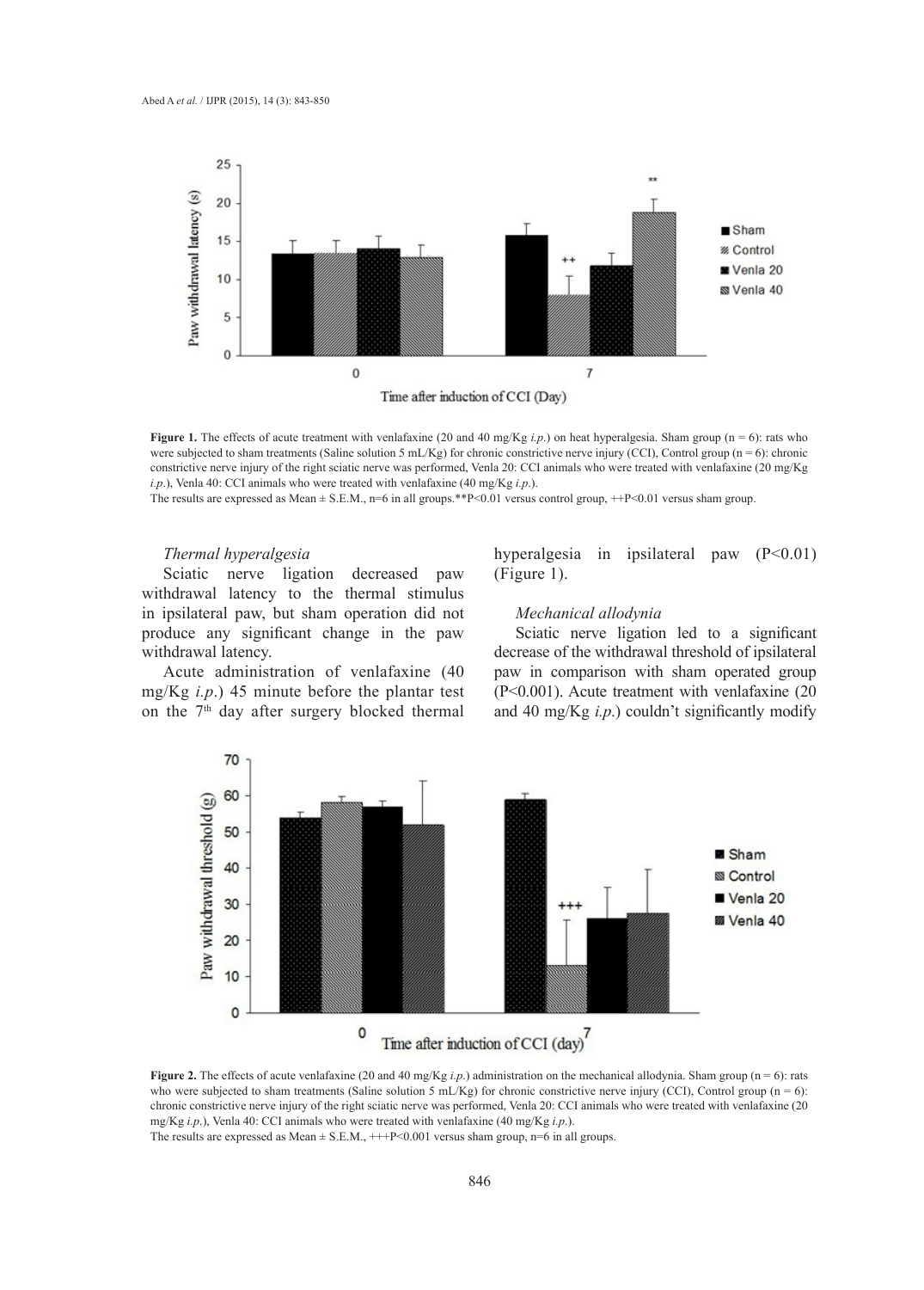

Time after induction of CCI (Day)

**Figure 4.** The effect of caffeine (5 mg/Kg *i.p*.) on antihyperagesic effect of acute treatment with venlafaxine (40 mg/Kg *i.p*.). Sham group ( $n = 6$ ): rats who were subjected to sham treatments (Saline solution 5 mL/Kg) for chronic constrictive nerve injury (CCI), Control group (n = 6): chronic constrictive nerve injury of the right sciatic nerve was performed, Venla 40: CCI animals who were treated with venlafaxine (40 mg/Kg *i.p*.), Caffeine: CCI animals who were treated with caffeine (5 mg/Kg *i.p*.), Venla 40+ Caf: CCI animals who were received venlafaxine (40 mg/Kg *i.p.*) concurrent caffeine (5 mg/Kg *i.p.*). The results are expressed as Mean  $\pm$  S.E.M., n=6 in all groups\*\*P<0.01 versus control group.

withdrawal threshold of ipsilateral paw (Figure 2).

# *The effects of caffeine on theantinociceptive effects of venlafaxine*

Caffeine (5 mg/Kg *i.p*.) didn't significantly prevent the antihyperalgesic effect of acute venlafaxine injection (40 mg/Kg *i.p*.) in the radiant heat plantar test (Figure 4).

# *The effects of naloxone on the antinociceptive effects of venlafaxine*

Figure 5 shows the effect of naloxone (1 mg/Kg *s.c*.) on the antihyperalgesic effect of acute venlafaxine injection (40 mg/Kg *i.p*.). Naloxone could not change antinociceptive effects of venlafaxine in the radiant heat plantar test.



#### Time after induction of CCI (Day)

**Figure 5.** The effect of naloxone (1 mg/Kg *s.c*.) on the antihyperagesic effect of acute treatment with venlafaxine (40 mg/Kg *i.p*.). Sham group (n = 6): rats who were subjected to sham treatments (Saline solution 5 mL/Kg) for chronic constrictive nerve injury (CCI), Control group  $(n = 6)$ : chronic constrictive nerve injury of the right sciatic nerve was performed, Venla 40: CCI animals who were treated with venlafaxine (40 mg/Kg *i.p.*), Naloxone: CCI animals who were treated with naloxone (1 mg/Kg s.c.), Venla 40+ Nal: CCI animals who were received venlafaxine (40 mg/Kg *i.p*.) concurrent naloxone (1 mg/Kg *s.c*.).

The results are expressed as Mean  $\pm$  S.E.M., n=6 in all groups\*\*P<0.01 versus control group.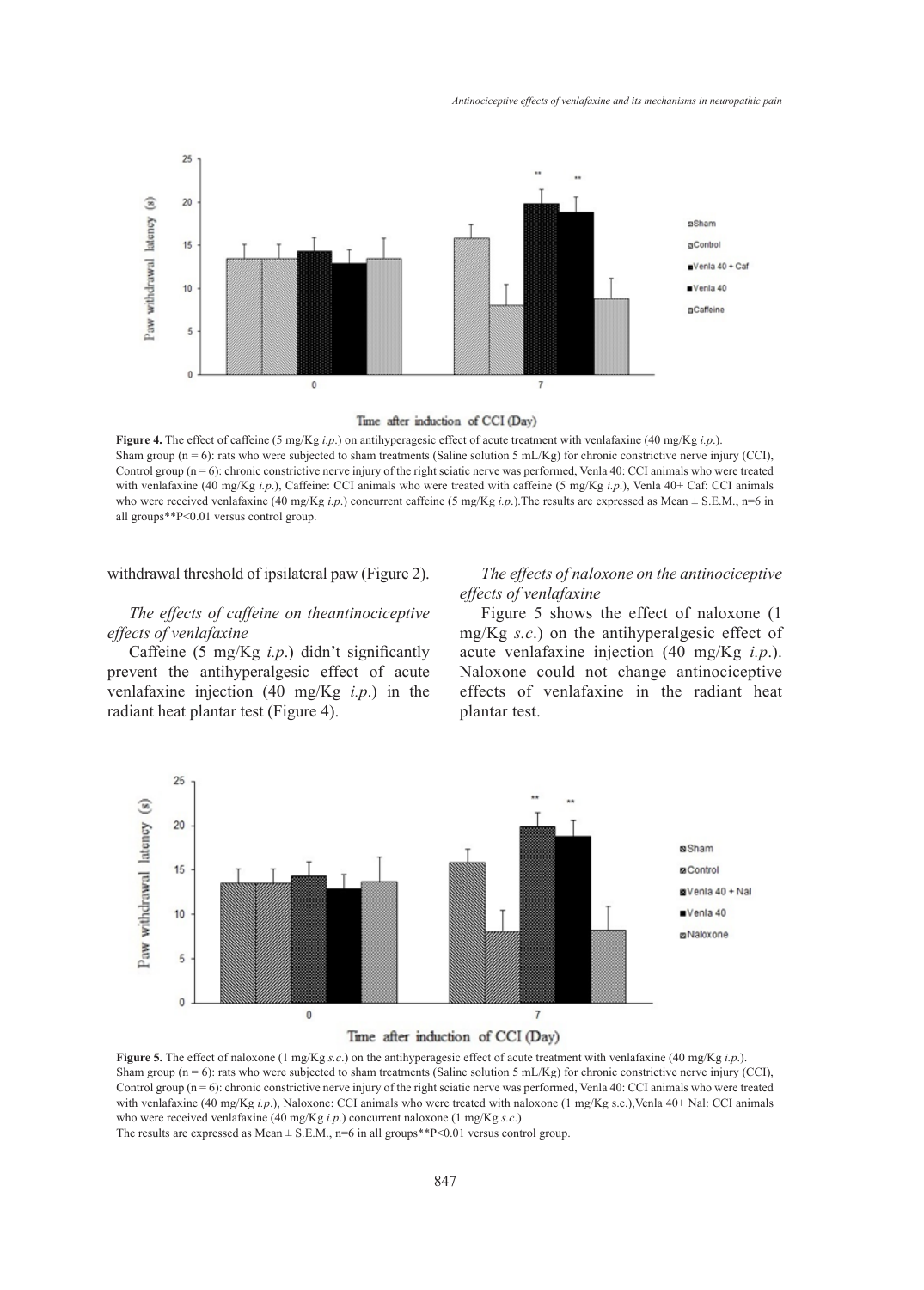#### **Discussion**

The present study demonstrates that acute venlafaxine (40 mg/Kg *i.p*.) administration on the 7<sup>th</sup> day after surgery, once the neuropathic pain had been fully established, inhibits heat hyperalgesia expression in an opioidergic or adenosine independent manner.

Recently anti-inflammatory and analgesic effects of some antidepressant have been demonstrated (25-27).

Venlafaxine is a serotonin/ norepinephrine reuptake inhibitor (28). But in comparison with other dual re-uptake inhibitors such as duloxetine has weak affinity for serotonin and norepinephrine transporters. Thus, in rats, at low doses (<10 mg/Kg *i.p*.) acts as an SSRI and only begin to exhibit dual re-uptake properties at doses >30 mg/Kg *i.p*. mainly due to increasing concentrations of the R-O-desmethylvenlafaxine, an active metabolite of venlafaxine (29).

Considering The results of this study and other studies, it can be proposed that the maximal anti-nociceptive effect of venlafaxine obtained when it was administered at high doses (>30 mg/ Kg) in the rats  $(30, 31)$ .

It has been demonstrated that the opioidergic system is involved in the effect of tricyclic antidepressants (TCAs) (32). The opioidergic system also proposed to be involved in the antihyperalgesic effect of venlafaxine (30). However, according to our results the inability of naloxone to reduce the antihyperalgesic effect of venlafaxine seems to exclude this possibility. These results also demonstrate that venlafaxine, which is a mixed inhibitor of norepinephrine and serotonin reuptake, differs from the other antidepressants in the mechanism of its antinociception action.

Schreiber et al have reported that the antinociceptive effect of venlafaxine in the hot plate model of thermal pain in mice is mediated through opioid and adrenergic mechanisms (30). They conclude that venlafaxine reduced noradrenergic responsiveness which may induce an indirect activation of the opioid system. On the other hand Marchand and his colleagues reported that the antihyperalgesic effect of venlafaxine in diabetic rats does not involve the opioid system (33). It is well known that different animal models of neuropathic pain have different pathogenesis. In this study we have used chronic constriction injury of sciatic nerve as an animal model of peripheral neuropathic pain. This model is based on a unilateral loose ligation of the sciatic nerve, which is one of the most frequently used models for the study of neuropathic pain and its treatment (34, 35). This model also shows many of the pathophysiological properties of chronic neuropathic pain in human subjects, such as allodynia and hyperalgesia (36). Our results showed that venlafaxine antinociception effects in the peripheral neuropathy are mediated independent of the opioid system.

It is widely documented that the adenosine system is involved in the effect of tricyclic antidepressants, possibly in relation to their monoaminergic action (37). The adenosine system could also be involved in the antihyperalgesic effect of venlafaxine (11). However, according to our results the inability of the caffeine to reduce the antihyperalgesic effect of venlafaxine in the peripheral neuropathy seems to rule out this possibility. However it has been shown that caffeine significantly antagonize the analgesic effect of venlafaxine in the mice model of hot plate test (11). This observation also demonstrates that venlafaxine, which is a mixed inhibitor of norepinephrine and serotonin reuptake, produce its analgesic effects differs from TCAs such as amitriptyline (38).

## **Conclusion**

The present study indicates a clear antihyperalgesic effect of venlafaxine in peripheral neuropathy. This effect is not inhibited by naloxone or caffeine which, interestingly, distinguishes venlafaxine from TCAs. These results suggest a potential use of venlafaxine in management of neuropathic pain.

## **Acknowledgments**

This paper has been taken out from the Ph.D degree thesis and supported financially by Vice Chancellor of Research, Isfahan University of Medical Sciences, Isfahan, Iran.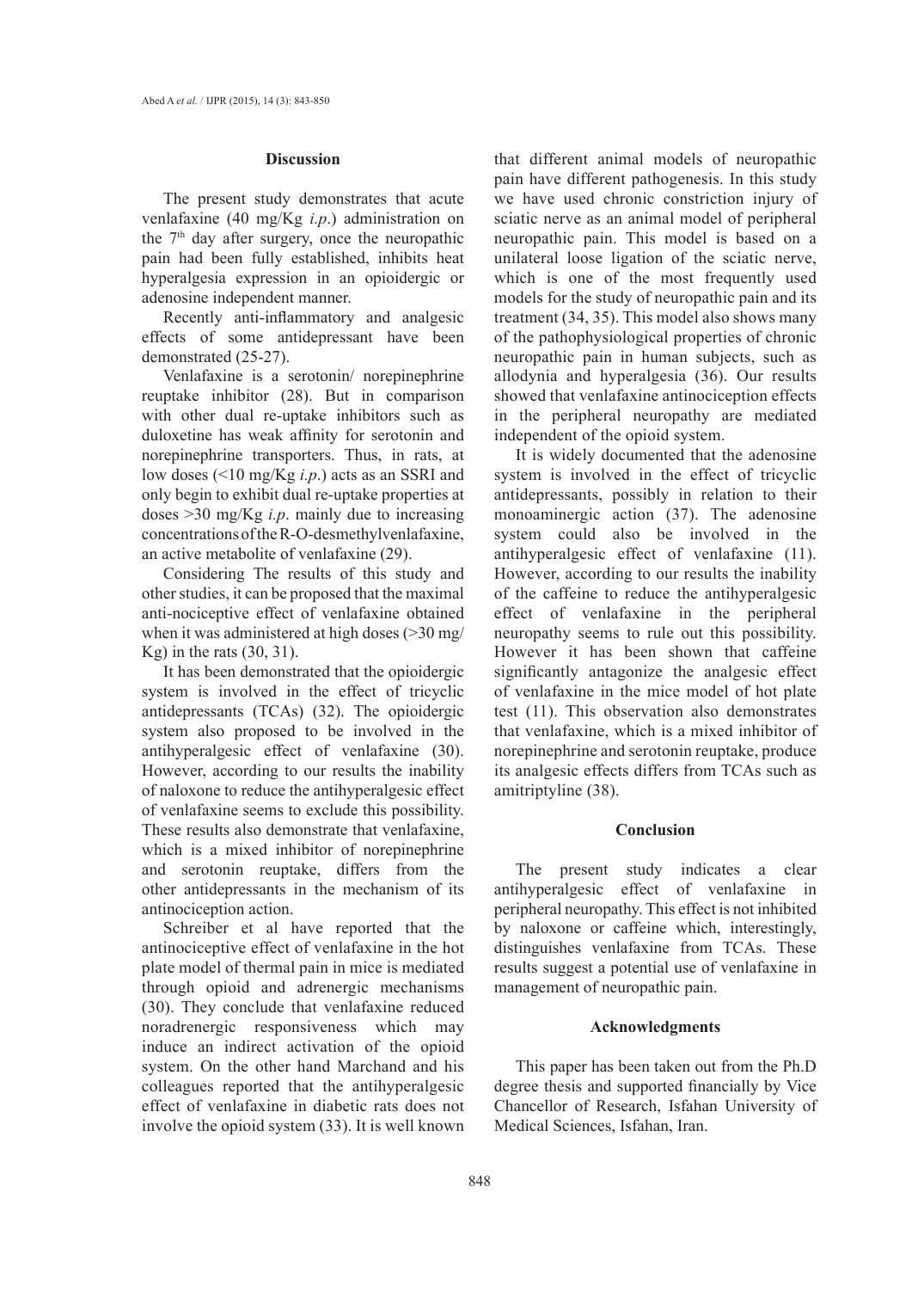#### **References**

- (1) SindrupS and JensenT. Efficacy of pharmacological treatments of neuropathic pain: an update and effect related to mechanism of drug action. *Pain* (1999) 83: 389-400.
- Qiu B, Qiao J and Yong J. Meta-analysis of Selective (2) Serotonin Reuptake Inhibitors (SSRIs) compared to tricyclic antidepressants (TCAs) in the efficacy and safety of anti-depression Therapy in Parkinson᾽s Disease (PD) Patients. *Iran. J. Pharm. Res.* (2014) 13: 1213-1219.
- (3) Sumpton JE and Moulin DE. Treatment of neuropathic pain with venlafaxine. *Ann. Pharmacother.* (2001) 35: 557-559.
- K, Bujalska-Zadrożny M, Tatarkiewicz J, Gąsińska E, Elżbieta H and Nowak M. Venlafaxine and neuropathic pain. *Pharmacol.* (2013) 91: 69-76. (4) Cegielska-Perun
- DwightMM, Arnold LM, O'Brien H, Metzger R, (5) Morris-Park E and Keck PE. An open clinical trial of venlafaxine treatment of fibromyalgia. *Psychosomatics* (1998) 39: 14-17.
- (6) Durand JP, Deplanque G, Montheil V, Gornet JM, Scotte F and Mir O. Efficacy of venlafaxine for the prevention and relief of oxaliplatin-induced acute neurotoxicity: results of EFFOX, a randomized, double-blind, placebo-controlled phase III trial. *Ann. Oncol.* (2012) 23: 200-205.
- Ellingrod VL and Perry PJ. Venlafaxine: a heterocyclic (7) antidepressant. *Am. J. Hosp. Pharm.* (1994) 51: 3000- 3046.
- Lee YC and Chen PP. A review of SSRIs and SNRIs in (8) neuropathic pain. *Expert. Opin. Pharmacother.* (2010) 11: 2813-2815.
- Wrzosek A, Obara I, Wordliczek J and Przewlocka (9) B. Efficacy of tramadol in combination with doxepin or venlafaxine in inhibition of nociceptive process in the rat model of neuropathicpain: an isobolographic analysis. *J. Physiol. Pharmacol.* (2009) 60: 71-78.
- (10) Hajhashemi V, Sadeghi H, Minaiyan M, Movahedian A and Talebi A. Effect of Fluvoxamine on carrageenaninduced paw edema in rats evaluation of the action sites. *Iran. J. Pharm. Res*. (2011) 10: 611-618.
- $(11)$  Yaba G, Sezer Z and Tekol Y. Interaction between venlafaxine and caffeine on antinociceptionin mice. *Pharmazia* (2006) 61: 60-62.
- (12) SawynokJ. Adenosine receptor activation and nociception. *Eur. J. Pharmacol.* (1998) 317: 1-11.
- (13) Sawynok J, Reid A and Esser MJ. Peripheral antinociceptive action of amitriptyline in the rat formalin test: involvement of adenosine. *Pain* (1999) 80: 45-55.
- (14) Belfrage M, Sollevi A, Segerdahl M, Sjolund K-F and Hansson P. Systemic adenosine infusion alleviates spontaneous and stimulus evoked pain in patients with peripheral neuropathic pain. *Anesth. Analg.* (1995) 81: 713-717.
- $(15)$  Rane K, Segerdahl M, Goiny M and Sollevi A.

Intrathecal adenosine administration. A phase 1 clinical safety study in healthy volunteers, with additional evaluation of its influence on sensory thresholds and experimental pain. *Anesthesiol.* (1998) 89: 1108-1115.

- (16) Sollevi A, Belfrage M, Lundeberg T, Segerdahl M and Hansson P. Systemic adenosine infusion: a new treatment modality to alleviate neuropathic pain. *Pain* (1995) 61: 155-158.
- (17) Guieu R, Peragut JC, Roussel P, Hassani H, Sampieri F, Bechis G, Gola R and Rochat H. Adenosine and neuropathic pain. *Pain* (1996) 68: 271-274.
- $(18)$  Ardid D and Guilbaud G. Antinociceptive effects of acute and chronic injections of tricyclic antidepressant drugs in a new model of mononeuropathy in rats. *Pain* (1992) 49: 279-287.
- (19) Gray AM, Spencer PS and Sewell RD. The involvement of the opioidergic system in the antinociceptive mechanism of action of antidepressant compounds. *Br. J. Pharmacol.* (1998) 124: 669-674.
- (20) Fredholm BR. Adenosine, adenosine receptors and the actions of caffeine. *Pharmacol. Toxicol.* (1995) 76: 93- 101.
- $(21)$  Zimmermann M. Pathobiology of neuropathic pain. *Eur. J. Pharmacol.* (2001) 429: 23-37.
- (22) Amin B, Hajhashemi V, Hosseinzadeh H and Abnous Kh. Antinociceptive evaluation of ceftriaxone and minocycline alone and in combination in a neuropathic pain model in rat. *Neurosci.* (2012) 224: 15-25.
- (23) Banafshe H, HamidiGA, Noureddini M, Mirhashemi M, Mokhtaria M and Shoferpour M. Effect of curcumin on diabetic peripheral neuropathic pain: Possible involvement of opioid system. *Eur. J. Pharmacol.* (2014) 723: 202-206.
- (24) Banafshe HR, Mesdaghinia A, Arani MN, Ramezani MH, Heydari A and Hamidi GA. Lithium attenuates pain-related behavior in a rat model of neuropathic pain: possible involvement of opioid system. *Pharmacol. Biochem. Behav.* (2012) 100: 425-430.
- (25) Hajhashemi V, Banafshe HR, Minaiyan M, Mesdaghinia A and Abed A. Antinociceptive effects of venlafaxine in a rat model of peripheral neuropathy: Role of alpha2-adrenergic receptors. *Eur. J. Pharmacol.*  (2014) 738: 230-236.
- (26) Hajhashemi V, Sadeghi H, Minaiyan M, Movahedian A and Talebi A. Central andperipheral anti-inflammatory effects of maprotiline on carrageenan-induced paw edema in rats. *Inflamm. Res.* (2010) 59: 1053-1059.
- (27) Sadeghi H, Hajhashemi V, Minaiyan M, Movahedian A and Talebi A. A study on the mechanisms involving the anti-inflammatory effect of amitriptyline in carrageenan-induced paw edema in rats. *Eur. J. Pharmacol.* (2011) 667: 396-401.
- (28) Baldessarini RJ. Drugs for the treatment of psychiatric disorders. In: Goodman & Gilman's The Pharmacological Basis of Therapeutics, 10<sup>th</sup>, JG Hardman, LE Limbird and A Goodman Gilman (ed.), McGraw Hill, New York, USA (2001) 447-483.
- (29) Pedersen LH, Nielsen AN and Munro GB. Antinociception is selectively enhanced by parallel